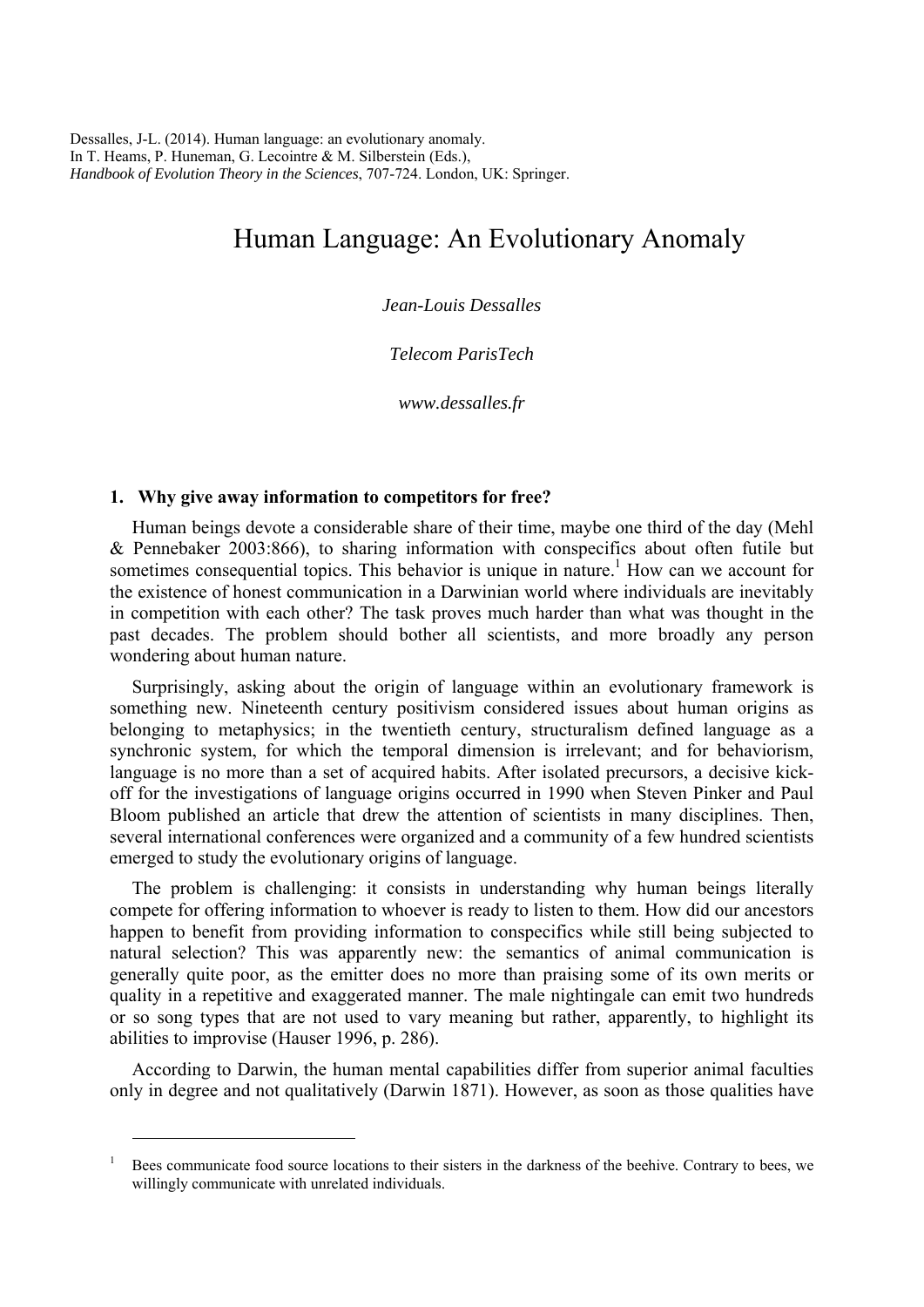been described in some detail, as cognitive sciences did during the last decades, the inverse conclusion prevails: in several respects, we differ radically from other animals. This is not so surprising, after all. All species turn out to differ qualitatively from each other, as soon as they are seriously studied. *Homo sapiens* is no exception. Which qualitative differences are we talking about in our case? Language, of course, but also other surprising characteristics like episodic memory, which stores thousands of autobiographic events (Suddendorf & Corballis 2007), selfless courage, the rites and social rules that human societies impose on themselves (Knight 2008), and so on. The explanation that will be proposed here for the emergence of language could serve as the basis for finding out why some of these other human peculiarities exist at all.

First, I will address the issue from an ethologist's perspective: human beings, in their natural habitat, use language to chat. During this strange behavior, which is wrongly regarded as futile, they build their social network. I will show how this function of chatter can explain how language can exist and be stable in a Darwininan world. In doing so, I will also mention why alternative explanations that have been proposed in the past, fail the Darwinian test.

#### **2. Language ethology**

In the first half of the twentieth century, behaviorists thoroughly observed animals kept in cages or lost in labyrinths. But we learned much less about animal behavior from these studies than from Ethology. In his works, Konrad Lorenz, the founder of Ethology, stressed the necessity of observing *spontaneous* animal behavior and of making sense of it, knowing that it is a product of natural selection. The behavior of Pavlov's dog looks very simple: the dog salivates when hearing a sound, as it was conditioned to do so. When freed from its straps, the dog however shows more interesting behavior. It behaves toward the bell or the metronome associated with reward exactly as wolf pups do when begging regurgitated food from an adult member of the pack (Lorenz 1973:121). The Darwinian function of animal behavior is unlikely to be understood under laboratory conditions where animals are forced to do what scientists expect from them. It's exactly the same for language.

Most theories about language have been abstracted from data collected under artificial conditions, such as interviews or worse, from data directly produced by the imagination of investigators who trusts their intuition about what can be said. Much more can be learned from the observation of spontaneous language, which means the chatting activity that fills up about 30% of our awake time (Mehl & Pennebaker 2003). For instance, we learn that individuals spend between 20% and 40% of their speaking time telling about real-life events. This narrative behavior, shown in all its extension by Neal Norrick (2000), is virtually absent from conversational corpora that are collected under artificial conditions. It shows up only when individuals feel at ease with interlocutors they know. Let's take an example. In the following narrative, D tells about a coincidence. She has just discovered that the colleague who sits at the next desk knows the village where she grew up perfectly well, as he spent one year of his life there (original in French).

*D: Did I tell you about M? He is a colleague of mine; we have been sharing the same office during one year and a half. Yesterday, we were talking, he told me about his military service. He says "I did my military service in a small village, Pap... Pla... Plappeville". That's funny, we spent more than a year in the same office and yesterday, he tells me that.* 

In the linguistic or sociological tradition, D's narrative behavior would be supposed to be dictated by her culture, by social conventions, by her personality, all things that are obviously variable. It is tempting to consider conversational behavior as entirely due to such contingent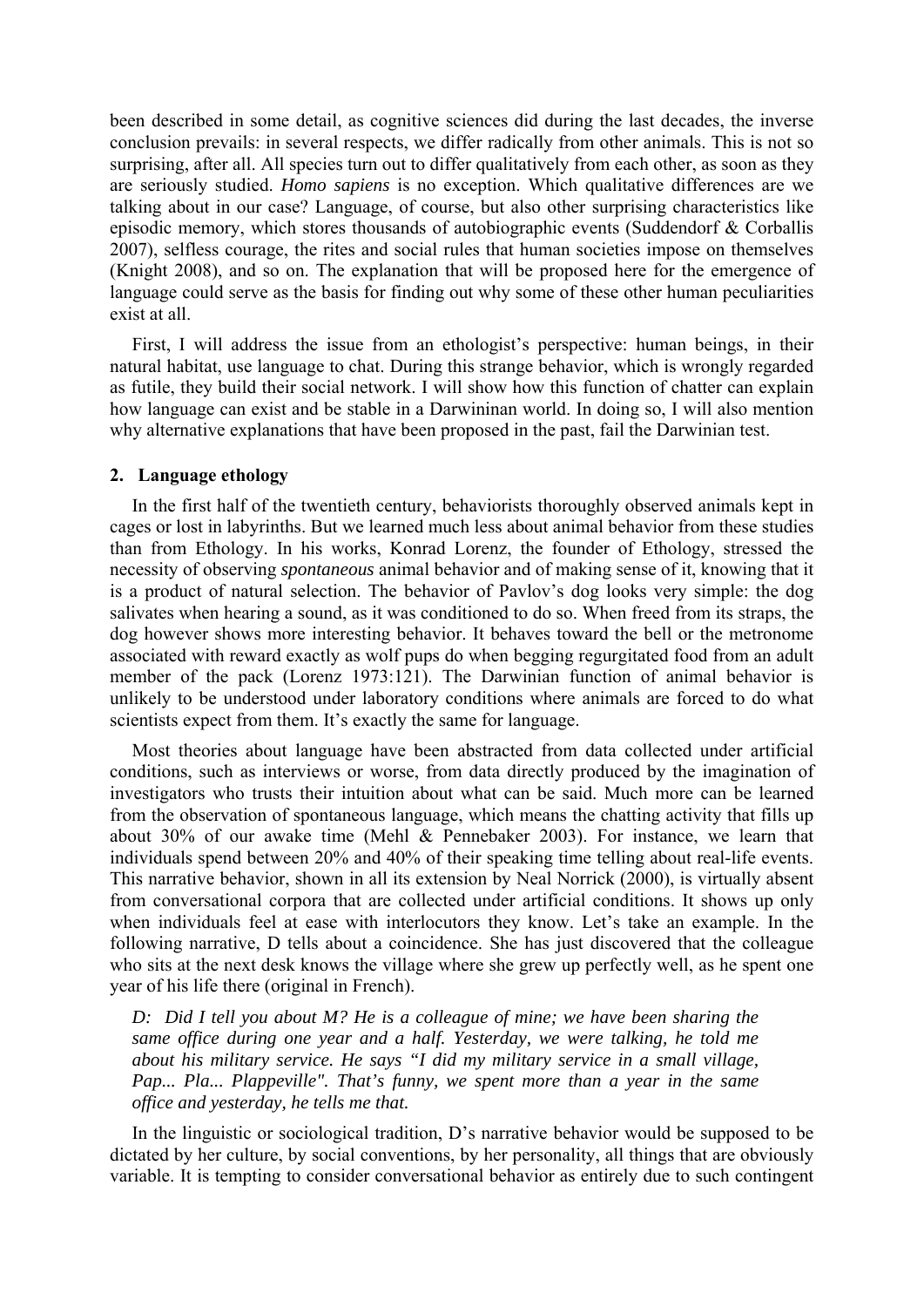determining factors. Wouldn't it be even shocking to imagine that the *content* of our chatting moments be controlled by our biology? If there were nothing specific about language in human nature, as some authors claim (Tomasello 1999a:44, 208; 1999b:526; 2003:109; Noble & Davidson 1996:214), D's behavior would be part of a purely conventional game; D would obey certain rules as she would do if she were playing chess, et those rules would be what controls her behavior. If it is how things are, it is vain to wonder about any biological determinism underlying conversational narrative behavior.

This is however what I will attempt to do. I will show that narrative behavior is indeed dictated by biological imperatives. The enterprise may seem absurd, as it amounts to negate our freedom where it seems the most obvious: in our daily chatter among friends. We will nevertheless observe that nothing, in D's narrative, is there by chance. Our ability to coin such narratives and to judge about there relevance must be part of human nature, and must have been shaped by natural selection. Before this, let's consider the other major conversational mode: argumentative discussion. Note that together, narratives and discussions may represent over 90% of spontaneous speech (Dessalles 2008a). The following excerpt has been recorded during a family gathering.

- *M: What was it? Is it the younger one who was crying?*
- *N: Yes*
- […]

1

- *J: We had a phase with* [her brother] […] *there were nights, we slept on the couch.* […] *Every hour, I opened one eye* […] *He was awake.*
- *N: When he is in our bed, he does not sleep a wink during the night. He remains awake.*
- *D: He is never... Isn't he exhausted? Well, a tired child...*
- *L: Maybe he needs less than five hours of sleep per day?*
- *N: But he sleeps from noon to four o'clock* [pm].
- *L: You shouldn't allow him to sleep during the day.*
- *N: Well, we let him sleep whenever he wants.*

This example is a typical discussion in the épithymic<sup>2</sup> mode (Dessalles 2008a). Participants are worrying about the fact that the child does not sleep sufficiently, and they consider possible consequences or imagine tentative solutions. Did they learn during their childhood to behave that way, or does their social environment control their conversational behavior? I will try to show that the interlocutors' behavior, far from resulting exclusively from some sort of cultural conditioning, is for a good part the consequence of universal cognitive mechanisms grounded in our biology. The next move will be of course to understand how natural selection could promote such behavior.

#### **3. Cognitive anatomy of language behavior**

A precise analysis reveals that the two conversational excerpts cited above result from radically different cognitive mechanisms. Let's consider the narrative first. It is easy to see that interest in D's story relies on a few parameters.

<sup>2</sup> Discussions in the *epistemic* mode deal with beliefs, whereas discussions in the *epithymic* mode involve (positive or negative) desires, as the wish that the child gets enough sleep and is not exhausted.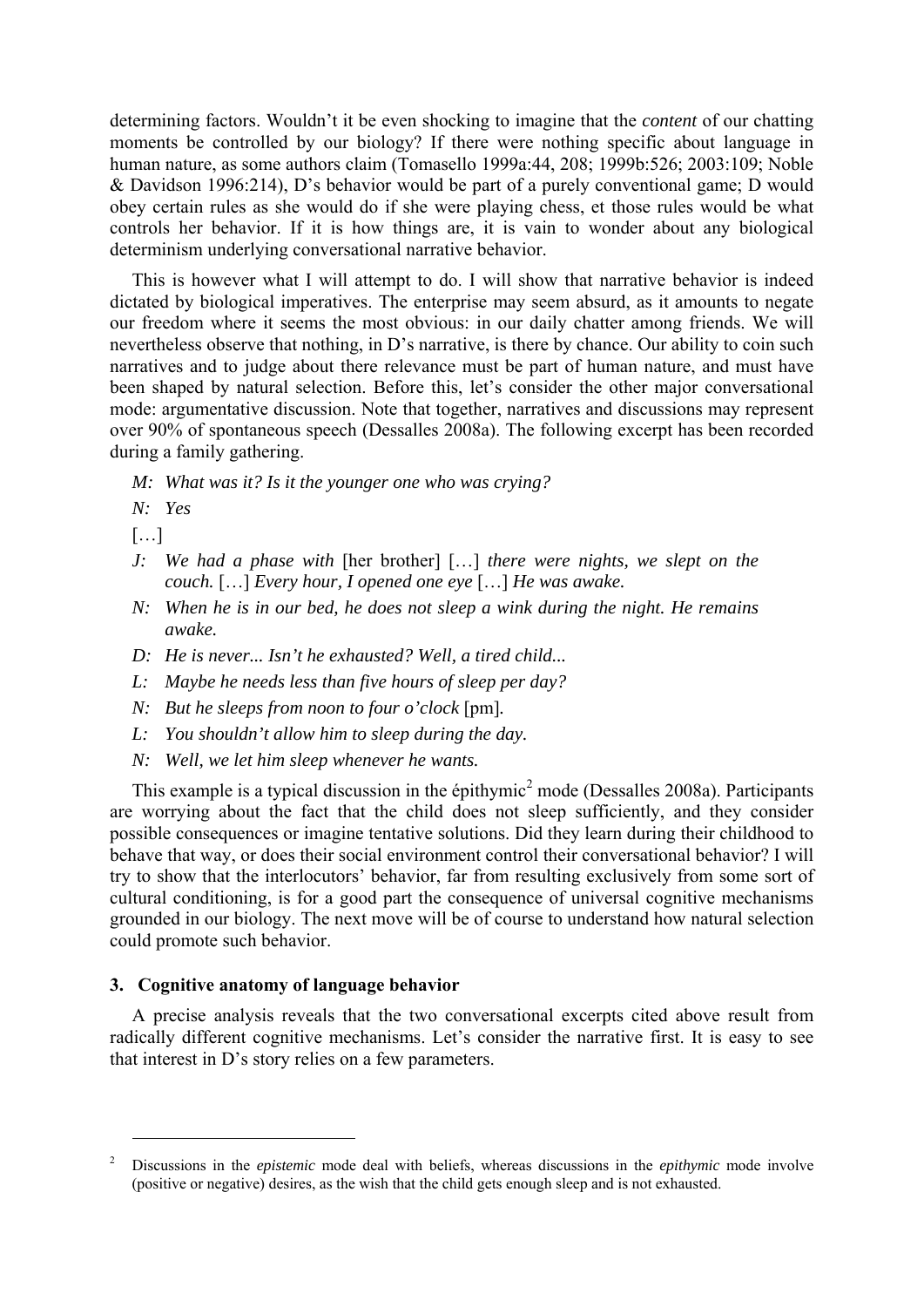- D grew up in that village (Plappeville); her parents still live there; D's interlocutor (who is D's husband) knows it well.
- D's interlocutor is supposed to know about M, as D already told about him.
- M and D shared the same office.
- M and D have spent one year and a half in that office.
- M did his military service in Plappeville.
- The reported conversation with M took place the preceding day.
- Plappeville is a small village.

To study the influence of these parameters on interest, we can use a "variational" method. It consists in modifying parameters one by one to see how interest varies.

- The story would be *less* interesting if Plappeville wasn't D's native village, but a village next to it, or if her parents didn't live there any longer, or if D's interlocutor did not know about it.
- If D's interlocutor had never heard about M, the story would be *less* interesting for him. It would have been *more* interesting if M had been a close friend of him.
- If M and D were merely colleagues (without sharing an office), the story would ne *less* interesting.
- The story would be *more* interesting if M and D had shared their office during five years before noticing the coincidence.
- The story would be *less* interesting if M had spent just two weeks in Plappeville at some point in his life.
- The story would be *less* interesting if the conversation with M had taken place one week or one month earlier.
- The story would be *less* interesting if Plappeville was a city of thirty thousand people.

Such judgments about interestingness is as definite as our judgment concerning whether a given sentence is syntactically correct or not (for instance, when a foreigner speaks clumsily). We all have an intuitive knowledge of what makes stories interesting. Thanks to this ability, we can tell them, and also appreciate them. The preceding analysis reveals that these narrative capabilities involve computations, both on the narrator's side and on the listeners' side, and that these computations leave no room to chance.

Theoretical modeling shows that *unexpectedness* is a determining factor of narrative interest. Technically, a situation is unexpected if it appears less complex than expected (Dessalles 2008a, 2008b). Most situations are as complex to generate as to describe. *Generation* complexity is measured by specifying all the circumstances that allows the situation to occur; *description* complexity, on the other hand, is measured by the minimal quantity of information required to determine the situation unambiguously. Unexpected situations are simple to describe while owing their existence to a complex combination of circumstances.

Let's consider the following situation: "M did his military service in Plappeville". To generate this situation, one must choose Plappeville among all locations of similar size where M could have done his military service. The complexity of the choice depends on the number *n* of such locations in France. The complexity is larger when the location *P* (Plappeville) is small, as it makes *n* larger. The unexpectedness of the situation comes from the fact that "M did his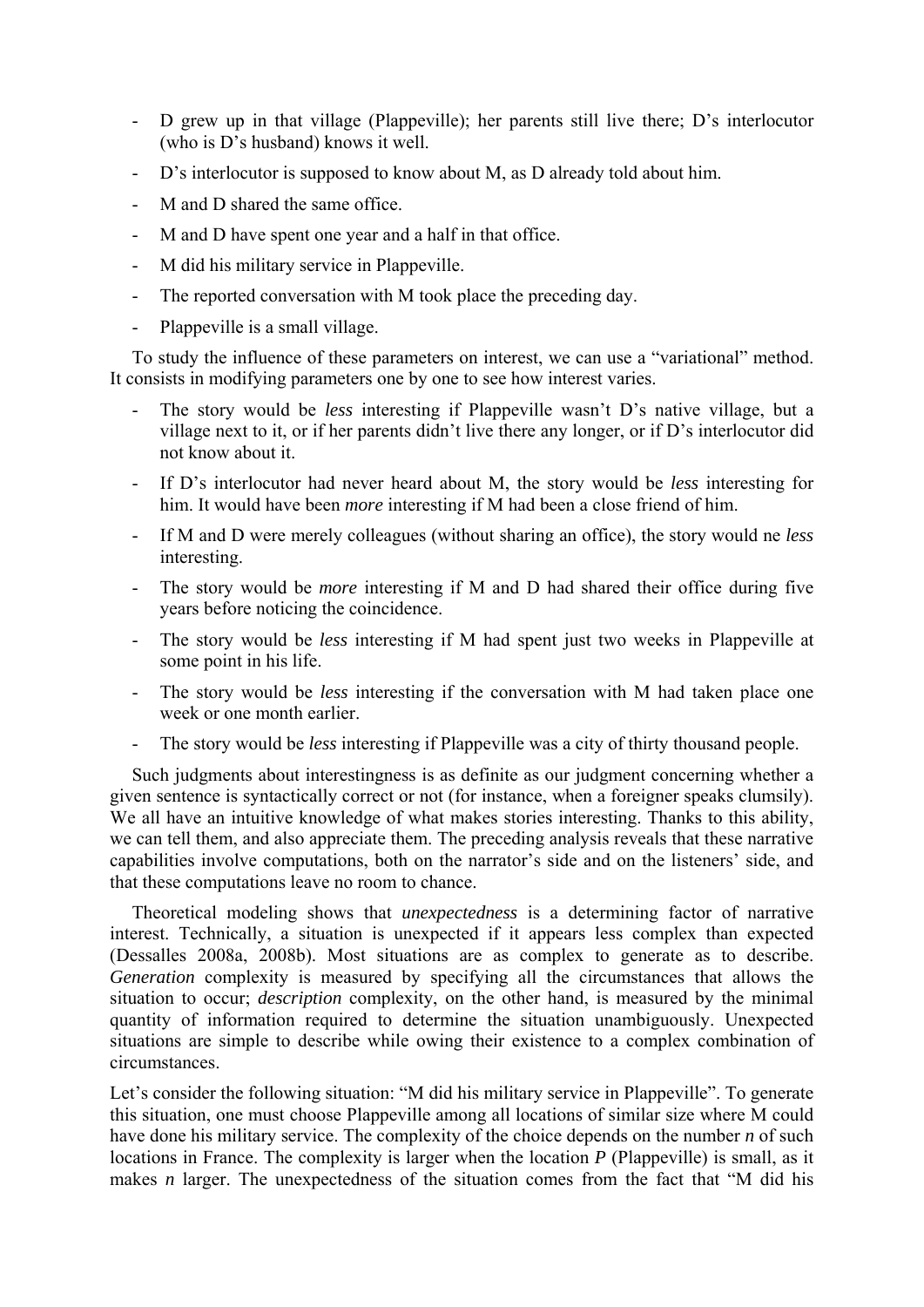military service in P" is particularly simple to describe from D's point of view. For her, P is one of the simplest locations in the world, since she grew up there; moreover, M is a close colleague, who thus comes close to the top in the list of her acquaintances; lastly, the military service is a unique period in one's life, and it is simple once M is specified. Unexpectedness results from the contrast between the complexity of generation and the complexity of description. The parameters that control interestingness are those that influence the contrast: the size of the village, its psychological proximity, the colleague's closeness, the fact that it was the military service instead of an ordinary stay. Even the temporal proximity of the reported conversation between M and D matters, as it makes the event less complex to describe (Dessalles 2008a, 2008b). $3$ 

When noticing the systematic sensitivity of humans to unexpectedness, ethologists must have two concerns. First, in what way does the ability to detect abnormally simple situations confer a benefit to individuals within the species? Second, why spend time and energy in signaling those situations to conspecifics? Before attempting to answer, let's ask similar questions about argumentative discussion behavior.

The discussion between J, N, D and L about the non-sleeping child is typical of the argumentative behavior that is observed in our species. Argumentative discussion, as previously said, takes up a significant part of our available time. It can be modeled as an alternation between two quite specific attitudes: signaling a contradiction, and attempting to resolve it. Let's observe in detail how D, L et N adopt these attitudes in the example.

*Contradiction* 1 (D):

- The child is tired (because he does not sleep enough)
- That a child be tired is undesirable
- *Solution* (L): the child is not tired, because he does not need much sleep

*Solution* (N): the child is not tired, because he sleeps from noon to four o'clock.

### *Contradiction* 2:

- The child does not sleep during the night
- That the child sleep during the night is desirable

*Solution* (L): the child will sleep during the night if he is not allowed to sleep during the day

## *Contradiction* 3 (N):

1

- The child is not allowed to sleep during the day
- The child wishes to sleep during the day

In this discussion, as in all argumentative discussions (Dessalles 2008a), contradictions and tentative solutions alternate. The game is heavily constrained. Any other conversational move would be perceived as irrelevant. When observing this remarkable behavior, ethologists must have two concerns. First, in what way does the ability to detect contradictions or to resolve them confer a benefit to individuals within the species? Second, why spend time and energy

<sup>3</sup> The duration of M and D's sharing of the same office, besides the fact that it makes M closer and thus simpler, is an independent source of unexpectedness. D declared later: "That's strange, we spent all that time sitting one in front of the other, without knowing that we had that in common." According to D, it is hard to generate so long a co-presence without the common proximity with Plappeville being ever mentioned during their numerous conversations.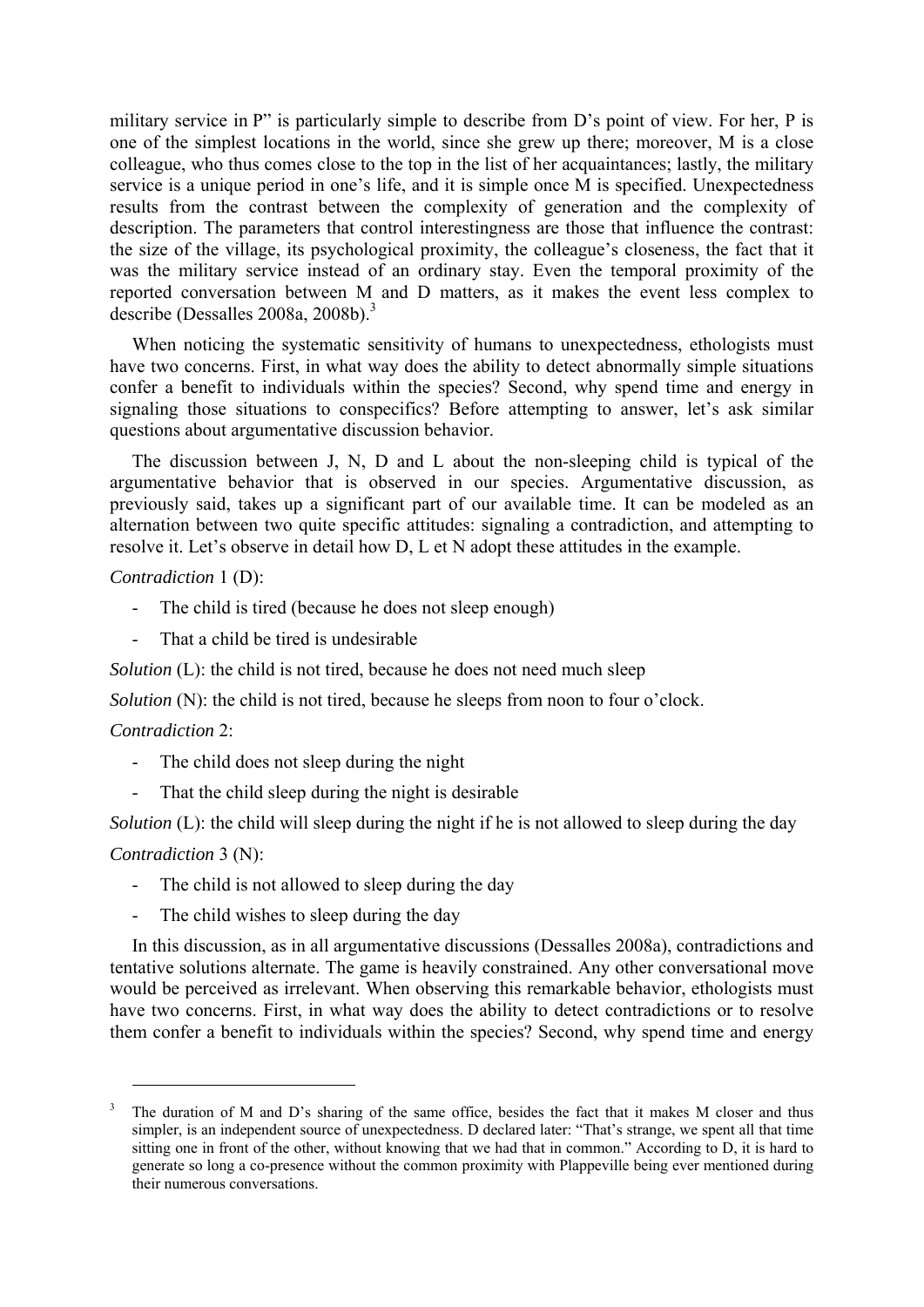in signaling those contradictions or solutions to conspecifics? The first answers that come to mind may not be the correct ones.

#### **4. Why are we talking? Famous non-Darwinian explanations**

#### *4.1. The so-called adaptive "virtues" of language*

Many authors consider the very existence of language as hardly problematic. Some of them, among the most renowned, suggest that our species acquired the biological predisposition for language fortuitously and in the absence of selection pressure (Chomsky 1975:58-59; Piattelli-Palmarini 1989; Hauser, Chomsky & Fitch 2002:1573). This position is mostly surprising, as human language bears all the hallmarks of adaptation (Hauser & Fitch 2003; Fitch 2004), if only its complex structure (Pinker & Bloom 1990). Noam Chomsky anti-adaptive position makes sense if the emergence of language is regarded from a macroevolutionary perspective (Dessalles 2000). As Stephen Gould (1996) showed, evolution at that scale seems to be governed by chance exclusively. The advent of the language faculty in our lineage is, from that perspective, certainly fortuitous and does not correspond to any kind of evolutionary trend. However, one should not conclude from there that Evolutionary Theory has nothing to say about the nature of language, as Chomsky claims (1975).

Evolution through natural selection generates local adaptations: what is advantageous in the context of a given species is unlikely to be advantageous for individuals of another species. Each species is located in an adaptive niche. A local optimum within this niche is rapidly reached thanks to the combined actions of natural selection and genetic mixing. The relatively high speed of selective mechanisms has two consequences (Dessalles 2000). First, non-trivial characteristics result from local adaptations. They are locally optimal for their function. Second, species are, most of the time, in equilibrium and are not submitted to any selection pressure (Eldredge & Gould 1972). Chomsky is thus correct when he claims that the evolutionary emergence of language was unpredictable. Its existence is nevertheless due to the fact that it fulfils a Darwinian function, as any other non-trivial characteristics of living beings. This means that it benefits individuals endowed with it. But which function are we talking about?

Obviously, supply is not lacking. Many authors even see in language an *obvious*  (Lieberman 1992:23; Bickerton 1990:156; Pinker & Bloom 1990:712; Pinker 1994:367; Blackmore 1999:99; Nowak & Komarova 2001; Ritt 2004:2), *considerable* (Savage-Rumbaugh & Lewin 1994:249) ou *huge* (Chomsky 2002:148; Penn & Holyoak & Povinelli, 2008:123) asset. What does this obvious, considerable or huge asset consist in? Some authors invoke a combination of several general-purpose functions (Fitch, Hauser & Chomsky 2005:189; Szathmáry & Számadó 2008). Lieberman (2003:19) goes so far as considering as futile, if not silly, to attempt to find "the" factor that provided the selective advantage for the evolution of human linguistic ability. The picture drawn by all these authors is this: a complex faculty, language, adorned with a variety of selective values. Strangely enough, none of these virtues did have any selective effect in other species. Let's examine what these merits of language are claimed to consist of.

Most reconstructions of the first stages of the evolution of language mention the practical benefits that such a communication means could bring to naked hominins<sup>4</sup> that had to confront a supposedly ruthless environment. Some mention more efficient hunting, due to better coordination of action (Jaynes 1976:133; Bradshaw 2001:66; Snowdon 2001:226;

1

<sup>4</sup> Hominins are all species of our lineage that lived after the last common ancestor with chimpanzees.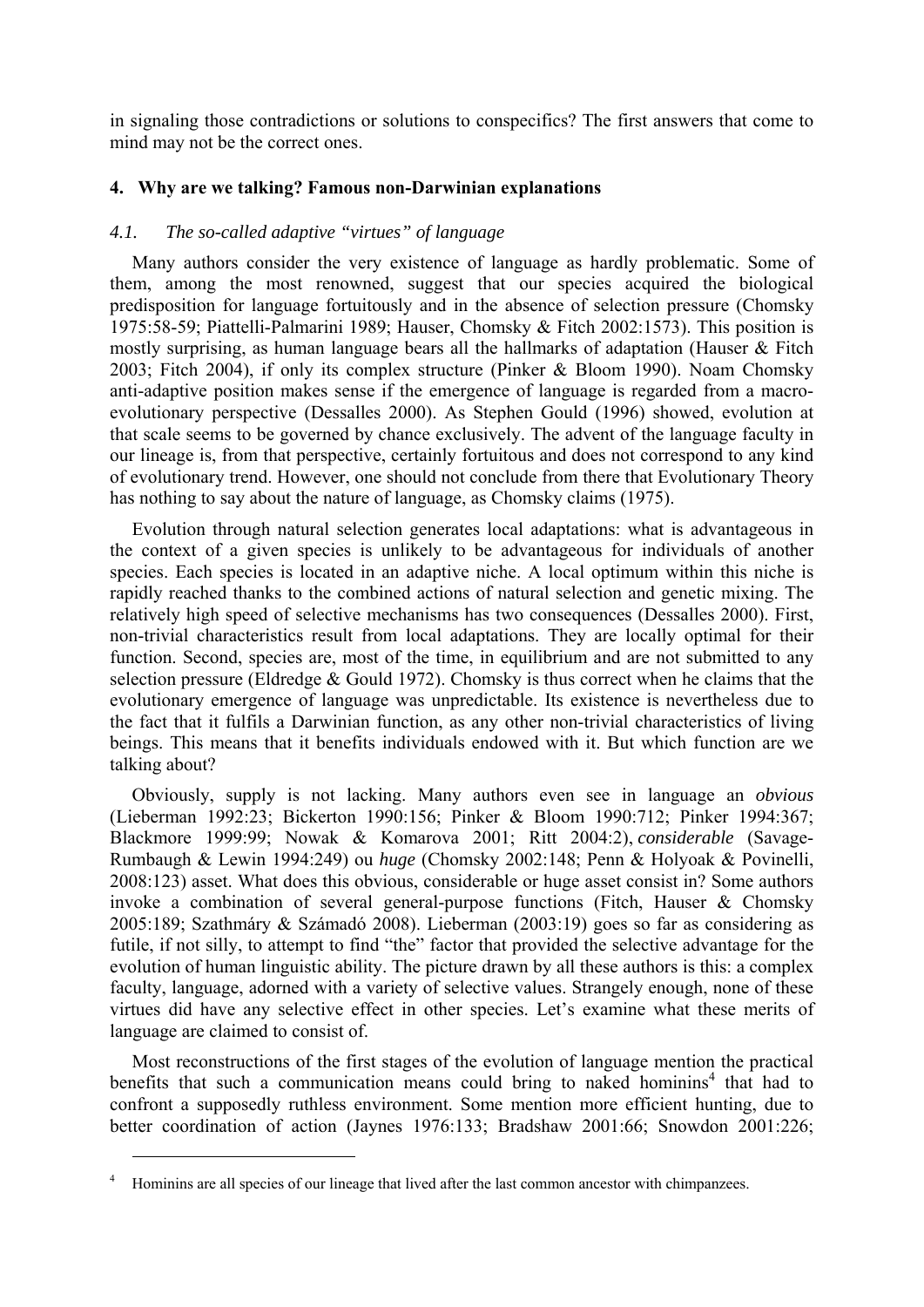Szathmáry & Számadó 2008); others refer to the possibility of warning against predators or of indicating food sources (Lieberman 1992:23; Bradshaw 1997:100-101; 2001:66; Snowdon 2001:226; Bickerton 1990:146; 1995:104; 2002:209; 2003:84). The convincing force of these "explanations" relies on one hypothesis that is supposed to explain why language has been positively selected: information sharing within a group would benefit the whole group, and the communicating group would prevail over non-communicating groups (Allott 1989; Györi 1997:46, 47; Goodson 2003:74; Castro, Medina & Toro 2004:734; Ritt 2004:1-2; Hurford 2007:330). Another supposed advantage of language that may explain its emergence through natural selection is sometimes invoked: language would improve the pedagogy of stone tool manufacturing (Lieberman 1992:23) and more generally the transmission of experience from parents to offspring (Bickerton 2002:221; Fitch 2004; Castro, Medina & Toro 2004:725). Those various hypotheses have two major flaws that we examine now.

#### *4.2. The so-called "pre-adaptations"*

The first difficulty that undermines the preceding hypotheses is that they do not, at face value, apply exclusively to our species. If the above mentioned type of reasoning were correct, many other species would "gain" from communicating during hunting or would "gain" from sharing knowledge within the group or within families. Why are humans (or their immediate predecessors) the only ones that enjoy these benefits? Authors who stick to practical advantage of language to explain its emergence are forced to non-parsimonious lines of reasoning. Standard thinking in evolutionary sciences consists in finding tentative explanations of species modifications by changes in biological, ecological or behavioral niches. In the case of language, many authors strive instead to find out what could "prevent" *all other species* from evolving language. It would be the inability to manipulate symbols (Deacon 1997), the inability to master joint attention (Tomasello 1999a), the inability to imitate (Donald 1998; Arbib 2005), the inability to represent others' thoughts and intentions (Sperber & Origgi 2005), the inability to master recursive syntax (Bickerton 1995:120; Hauser, Chomsky & Fitch 2002), the inability to manage cooperation (Gärdenfors 2004; Hurford 2007:304), the inability to master concepts (Schoenemann 2005) or the inability to elaborate plans (Gärdenfors & Warglien 2006).

Explaining language, for these authors, amounts to discovering the « pre-adaptations » that « allowed » language to emerge. There would be a wide-ranging selection pressure for useful practical communication, but evolution through natural selection would have been short of inventiveness or of time to produce the necessary prerequisites (symbols, joint attention, imitation, theory of mind, recursion, cooperation, concepts, plans, and so on). Such thinking is, however, at odds with contemporary evolutionary theories (Gould, 1996) supported by calculus and simulation (Dessalles 1996). When they are under selection pressure, species evolve until they reach an equilibrium where selection pressure vanishes or where several selection pressures cancel each other out. The argument that nature would "lack imagination" to respond to some local selection pressure is supported neither by evolutionary theory nor by existing data. Moreover, evolution in presence of selection pressure is a rapid phenomenon (about hundreds of generations), what refutes arguments claiming that evolving our communication form would require prohibitive time (de Duve 1995:403; Worden 1998:150).

At the outset, communicating information requires nothing complicated. It can start with a simple gesture. Declarative pointing is systematic in our species, which differs from others in this respect (Tomasello 2006). As adult do, human infants systematically signal novelty as soon as by one year of age (Carpenter, Nagell & Tomasello 1998). Seeking out various limitations that could have "hindered" the evolution of declarative pointing in such and such species would be absurd. If other species do not have this form of declarative pointing, it is by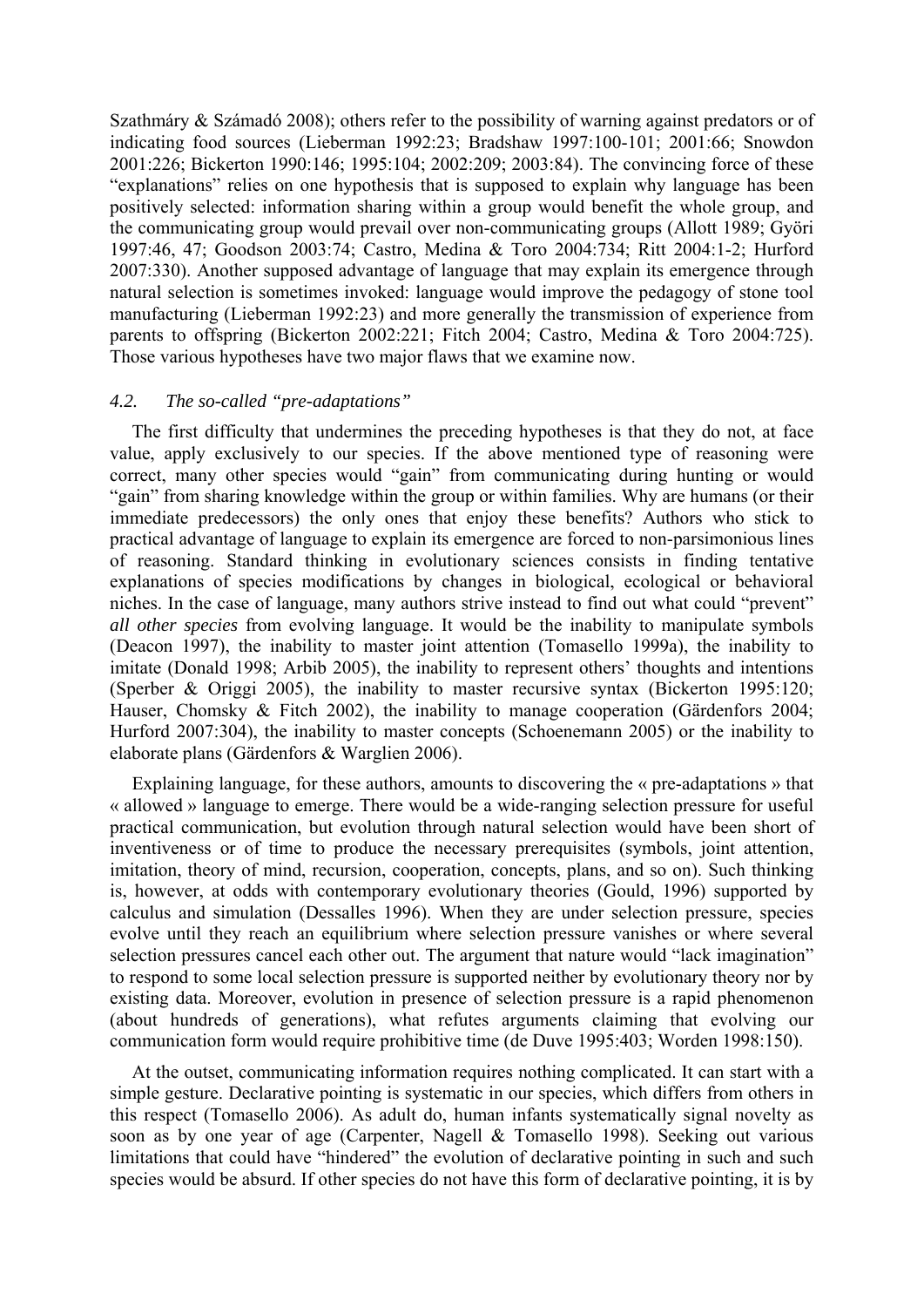no means because they "cannot" achieve it. Selection pressure towards such behavior simply does not exist. We must therefore account for the existence of language in our species, and not for its absence in other species.

#### *4.3. Utility arguments*

Those who consider language as endowed with a variety of virtues, and see in those virtues as many reasons of its evolutionary emergence, must face another problem. All the above mentioned benefits brought by language (more efficient hunting, finding food sources, pedagogy, and the like) are benefical to the collectivity, or to listeners, but never to speakers. The latter offer information that may be useful first to addressees, and then to the whole community. Not only do they devote time and energy to giving information for free, but they loose the exclusivity of that information (think of food source location, in Bickerton's account). These benefits granted to others are in no way a Darwinian explanation. Among the authors who are aware of the problem, some invoke group selection or cooperation.

In first approximation, group selection does not exist. Contrary to what certain popular versions of Darwinian Theory have led some to believe by using phrases like "for the good of the species", the ecological fate of the species or of the group doesn't change the proportion of genetic variants (Williams 1966). The natural selection mechanism relies on the differential reproduction of individuals *within* the species or the group. If individuals in a group communicate in a useful way, this group is readily believed to thrive more than another group in which communication would be less efficient or lacking. This, however, tells nothing about the evolution of communication, because information exchanged in the first group benefit all its members, including those who take information and do not give any. In the following generation, the proportion of individuals ready to communicate will not have changed.

It is true that some group-selectionist mechanism does exist in theory. In practice, its conditions of validity are particularly restrictive (Sober & Wilson 1998:26), and they have no chance to apply to language. Groups should be relatively isolated, but still in competition; they have to differ significantly in the characteristic in question, which means that communication should be intense in some groups and low in others; the ecological success of groups must be highly correlated to the communication level; lastly, individuals have to migrate among groups to propagate communication behavior. These hypotheses are at odds with our ecology. Exogamy tends to homogenize group composition in social primate species. The correlation between language use and ecological success seems also to be refuted by facts: the ecological success of our species occurred long after the advent of language, since it dates from settlement (12 000 years before present). The density of hunter-gatherers societies is not significantly different from the density of other primate species (Ray 2003). Last, group selection can at best account for the persistence of a minority variant within a population, due to the hypothesis concerning group disparity. It cannot explain the emergence of a generalized propensity like our language behavior.

The other great argument that links the alleged usefulness of language to its positive selection invokes cooperation (Calvin & Bickerton 2000:123; Pinker 2003:28; Nowak & Sigmund 2005:1293; Nowak 2006:1561; Gärdenfors 2004; Hurford 2007:304). What A gives to B may be recovered by A in the future, if only B reciprocates. In this metaphor, language use is compared with information barter. Cooperation may work, but one more time only under restrictive conditions which do not apply to language (Dessalles 1999): high benefit-tocost ratio and efficient detection of uncooperative individuals. In contrast with these requirements, human conversation is often about utterly futile topics which have no impact on individuals' survival. Moreover, speech is generally public: individuals most often talk to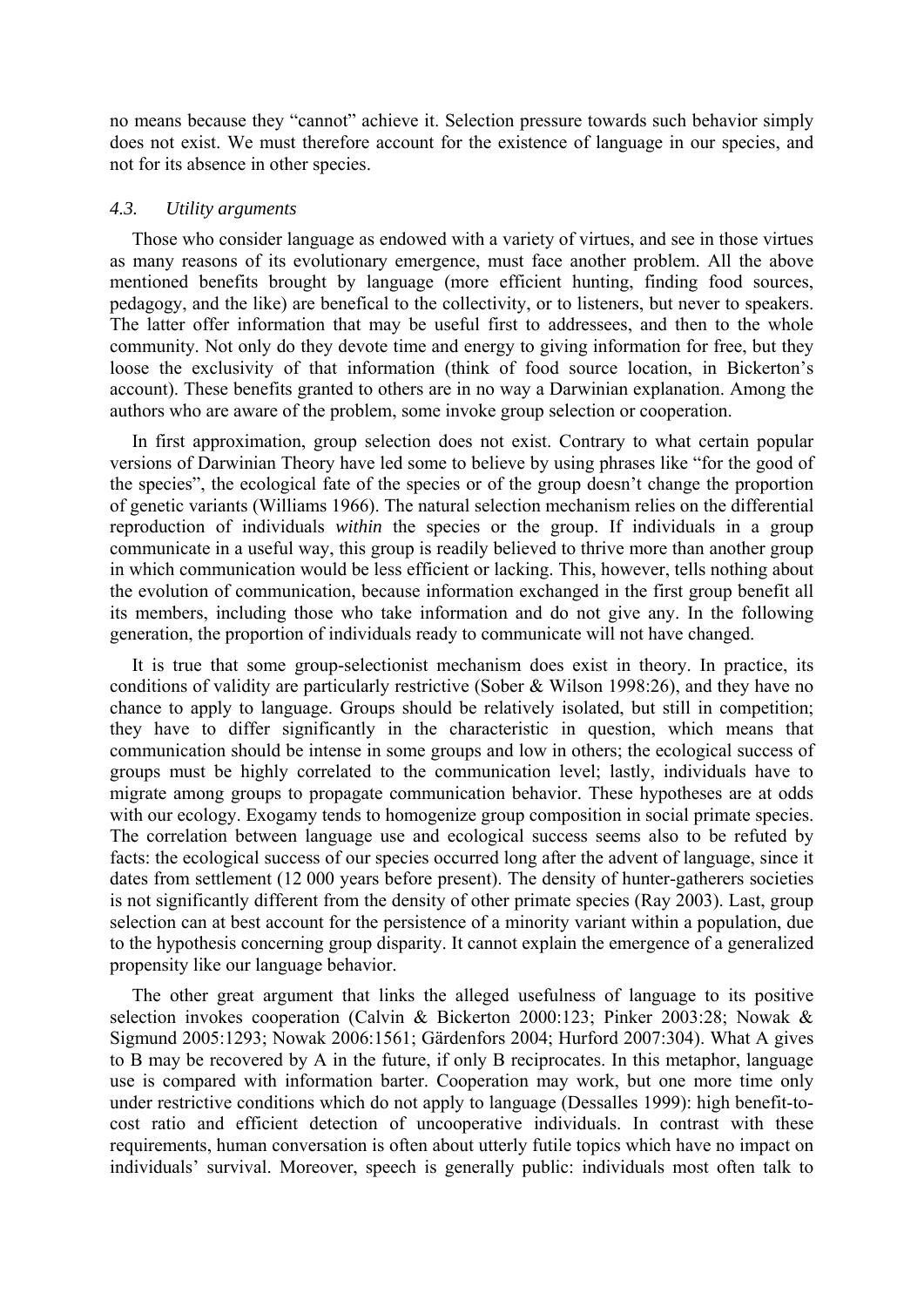several people at a time (Dunbar, Duncan & Nettle 1995), what makes any control of future reciprocity almost impossible. Cooperation predicts highly utilitarian conversations, utterances resembling cautious whispering and a constant prompting of information holders by those who are in need of information. In other words, cooperation predicts the exact opposite of spontaneous language as it can be observed (Miller 2000, p. 350).

Collective or cooperative models not only have a hard time explaining what benefit language brings to speakers, but they are also helpless with the fact that selection pressures were stronger on the speaker's side than on the listener's side. Our auditory capabilities have not significantly changed to adapt to language, as illustrated by the fact that a variety of species can be trained to discriminate linguistic phonemes (Toro, Trobalon & Sebastián-Gallés, 2005). By contrast, phonatory organs have been radically transformed, with a pharynx located as low as at the sixth vertebra. If language had a crucial utilitarian value, we would have evolved trumpet-shaped ears to steal words that are not aimed at us (Miller 2000). On the contrary, conversations are a competitive arena where speakers compete with each other. Instead of taking advantage of this informational godsend, listeners overtly evaluate what is said to them (Dessalles 2000). All these facts leave little doubt that language evolved under selection pressure acting primarily on speakers. In what follows, we show how language could evolve to the advantage of to those who use it.

#### **5. The speaker's advantage**

Nature offers countless examples of signals. In most situations, the signaler's benefit appears clearly. However, in some situations such as alarm calls, the explanation is not obvious. When warning of approaching predators, the signaler also draws the predator's attention to its own presence, what seems an absurd strategy. Alarm calls could result from the kin section mechanism: in black and white colobus (*Colobus guereza*), only dominant males emit alarm calls, supposedly to protect their own offspring. Alarm calls may be also a product of sexual selection: in Diana monkeys (*Cercopithecus diana*), females seem to favor males that are able to produce costly alarm calls in the presence of a predator (Zuberbühler 2006:145). Alarm calls could also benefit the caller as the ensuing panic may thwart the predator's hunting strategy.

The second explanation should hold our attention here (we may forget that it is about sexual selection). Signalers take a situation, the presence of a predator, as an excuse to show off a quality, namely that they are good sentinels. The idea of "signal as display" lies at the core of Handicap Theory (Zahavi & Zahavi 1997). According to Amotz Zahavi, if birds put their lives at risk when mobbing a predator, as when they circle around a snake, it is to display their courage and get prestige (Zahavi & Zahavi 1997:144). Before rejecting his interpretation as anthropomorphic, we must observe that finding a Darwinian explanation of bird mobbing is not easy. A face value, the best strategy to survive should be to let other birds mob, while carefully avoiding pointless risks. The Zahavian explanation about the pursuit of prestige holds if birds benefit from being regarded as courageous by conspecifics. In babblers (*Turdoides squamiceps*), long-term survival crucially depends on the ability to occupy a bush, as it represents a shelter against flying predators. The true enemy of babblers is not the predator (these little birds may live several decades when protected in a bush), but other coalitions of babblers which are eager for seizing their bush. It makes sense, therefore, for a babbler to seek for courageous individuals that are ready to defend the common bush efficiently. As a consequence, since courage is highly valued in the babbler society, it makes sense also to display it on each opportunity. Mobbing is thus, according to this logic, an instance of social display.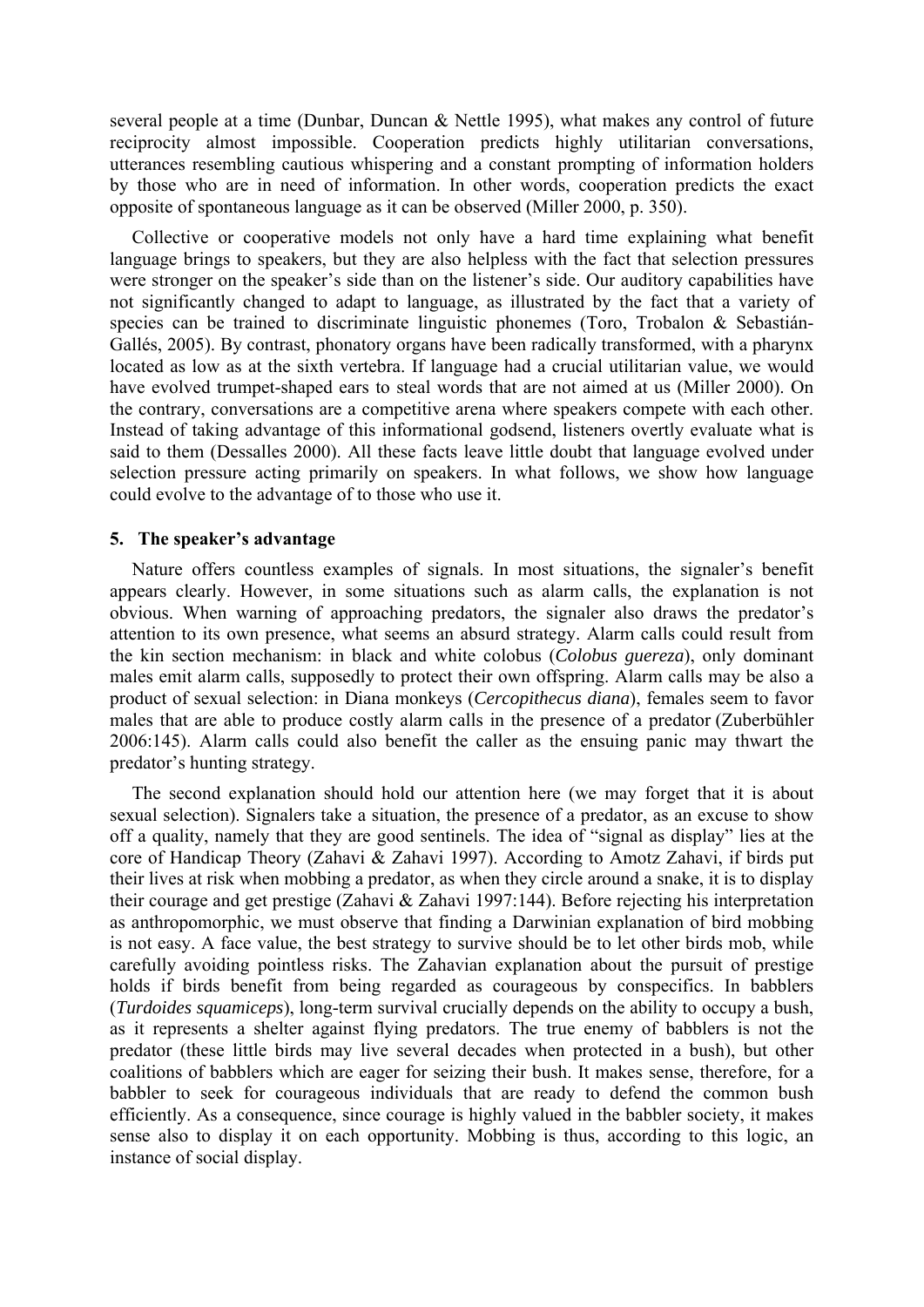The digression about babblers is not irrelevant. My claim is that *language is a form of social display*. Contrary to utilitarian theories of language, in which information is considered as a tangible good that has direct effect on survival, the social display theory predicts that the content of utterances can be inconsequential. The purpose of conversational utterances is to demonstrate a socially valued quality, and what we talk about when speaking is nothing else but a means to this end. This hypothesis leads to a consistent Darwinian schema (Dessalles 1999; Gintis, Smith & Bowles 2001), since both the emitter and the receiver of the signal get something out of it. The receiver gets the opportunity of gauging the emitter's quality, whereas the emitter pushes forward his/her performance in regard to the quality in demand. What's more, it explains why signalers are competing with each other, since it is their only chance of being socially accepted. For this schema to apply to human language, two questions must be answered: Which quality is displayed through language? Why does this quality get socially valued? A satisfactory answer to these two questions will give us the first Darwinian explanation of the existence of language that does not neglect the fact that language should benefit to those who talk.

#### **6. The role of information in hominin politics**

1

The human species has a specialty of its own: politics. We are not the only ones. Chimpanzees form coalitions to gain influence over the group or to resist the power of others (de Waal 1982); babblers form coalitions to hold bushes (Zahavi  $\&$  Zahavi 1997); dolphins also form coalitions, and even coalitions of coalitions (Connor, Heithaus & Barre 1999). Human beings are not merely living in groups or in families. Individuals make up *social networks* by recruiting each other as friends. These social networks have been at all times crucial for the survival and the success of their members. In the absence of police and justice, those who have no friends are just right to be the victims of those who do have ones. Understandably, human beings, as other primates, devote considerable time to recruiting reliable friends. Language obviously plays a crucial role in this process, but which?

In a celebrated book, Robin Dunbar (1996) suggested that the way human beings use language looks similar to the grooming behavior of primates. In doing so, he reminded scientists of the primarily social role of language which, like grooming, is essential for the establishment and the preservation of social bonds. This observation is however insufficient when it comes to explaining how conversational behavior as we know it, with its narratives and its argumentative discussions, came to play such a role in our lineage.<sup>5</sup>

To understand why language does exist at all, we must first realize how original human politics is. Our ancestors' political organization has been suddenly disrupted when one hominin species discovered the use of lethal weapons such as stones and spears. Dating this revolution is not easy. It could correspond to the advent of bipedy. The benefits of this locomotion mode are still poorly understood (Berge & Gasc 2003:124). Its function could be to allow hominins to carry their weapons. A bipedal being can use its hands to transport a spear, an absolute necessity when other individuals are themselves armed. Whatever the date, the advent of weapons use totally disorganized the previous political order, as it allows any individual to kill any other individual at no risk, for instance during the victim's sleep (Woodburn 1982:436). Murder within the group does exist in chimpanzees, but it is rare and involves risks for the perpetrators (Reynolds 2005:162). Understandably, the use of weapons

<sup>5</sup> Dunbar offers his own explanations. Human conversation involves a significant part of gossip. This, in Dunbar's conception of human social organization, justifies the existence of language as a way to deter uncooperative individuals. I do not consider these arguments here.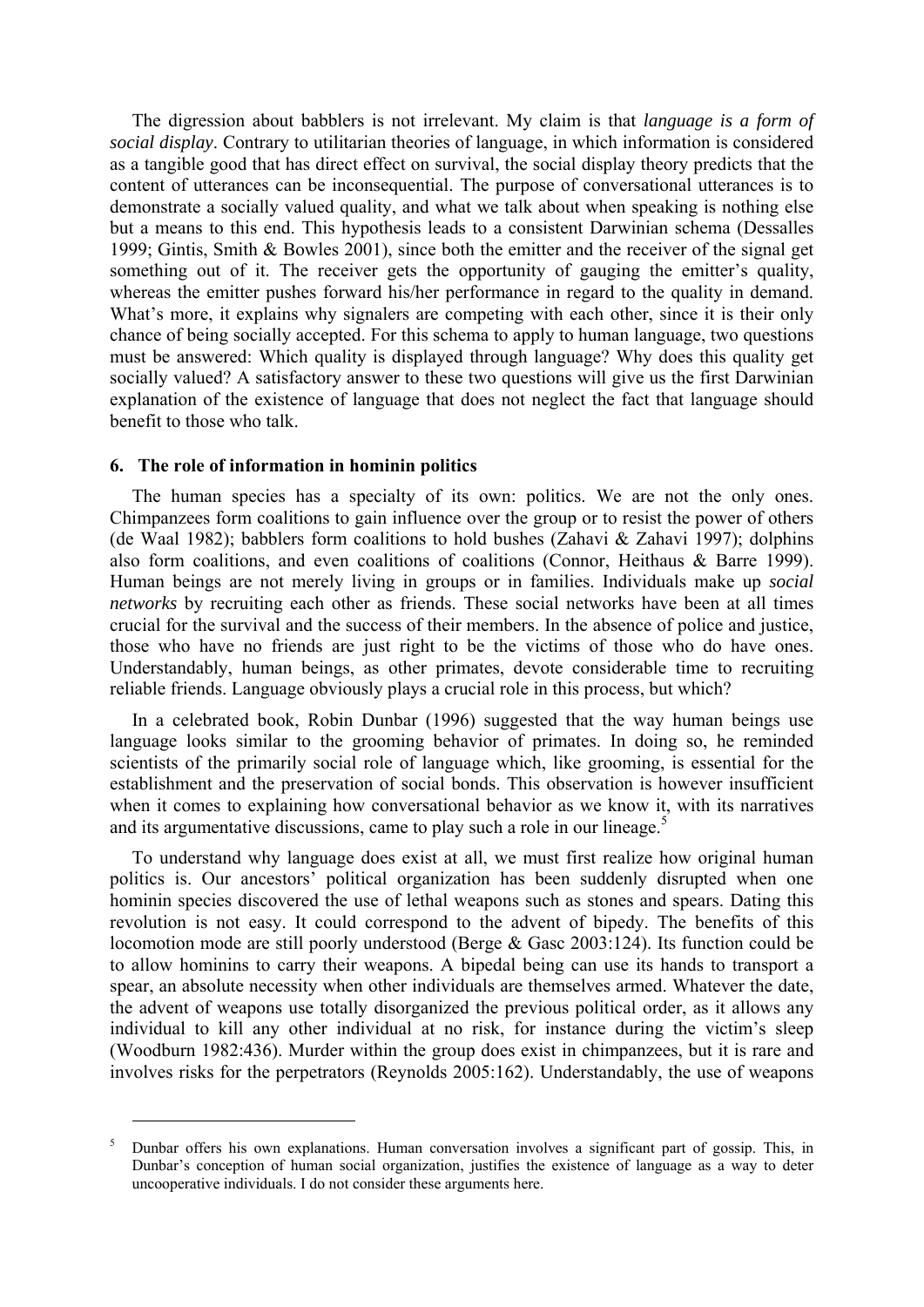suddenly turned traditional primate dominance, which is essentially based on physical strength, upside down. In what way did it change?

The most elementary way to protect oneself when weapons are available in a community and in the absence of institutional policing consists in being vigilant towards other members of the group. This of course cannot be enough. The next step consists in putting vigilance capabilities in common among reliable friends. As a consequence, coalitions are no longer based on physical strength. Ideal friends, all things being equal, are individuals who show the best abilities in detecting threat. In this model, language emerged as a response to absolute insecurity due to weapon use (Dessalles 2008a). Let's briefly examine the consequences of this scenario.

Here are the different steps, as one can reconstruct them plausibly (Dessalles 2000). In this new insecurity context, individuals show off their quality in detecting danger by signaling any novelty, using a mere pointing gesture. This novelty-oriented "here-and-now" form of communication does not require complex cognitive capacities, contrary to what is sometimes believed (Tomasello 1999a). By demonstrating that they could see before the others, individuals exhibit their quality as potential allies and therefore increase their social value. The behavior which consists in signaling unexpected events, as illustrated in the conversation about Plappeville, is deeply rooted in this elementary novelty-oriented pointing. The complexity drop that characterizes unexpectedness (Dessalles 2008b) is a good indication that some new structure is present in the environment, and this correlates with danger. Nature seems to have discovered this correlation, in a context where danger essentially comes from group mates. By taking every opportunity to signal abnormally simple events, individuals demonstrate their vigilance.

In a next step, which remains hypothetical, communication reached a stage where individuals signaled "almost-here-and-almost-there" events. This possibility increased the number of opportunities in which signalers could show that they were first to know. This new form of communication corresponds to protolanguage (Bickerton 1990). Protolanguage is a communication mode in which words are concatenated without syntax. A proto-sentence like "strangers–plain–fire" may evoke, in an appropriate context, the presence of strangers making fire in the plain (Dessalles 2008a). This transition to a new form of expression requires a new cognitive capacity, since individuals must be able to combine the concrete meanings evoked by the words of the proto-phrase (Dessalles 2000).

The third and last step corresponds to the emergence of language as it is universally used in our species. This step is characterized by the emergence of the argumentative behavior, as illustrated in the example about the non-sleeping child. What is the primary function of argumentative discussion? A plausible hypothesis is that it allows to cast doubt on others' stories. An argument can destroy the interest of a news by showing that the news is false or exaggerated. The transition from protolanguage to our form of language thus receives a Darwinian explanation: argumentation possibly emerged as an anti-liar device (Dessalles 1998, 2008a).

Once installed, the argumentative faculty liberates speakers from immediacy. In previous stages, any signaled event had to be checked with one's own eyes to give the speaker credit for it. Thanks to their argumentative ability, interlocutors can appraise the relevance of others' stories by checking their logical consistency. Anyone who lies or exaggerates when reporting an event puts herself/himself at risk of being publicly exposed as a liar. This new checking device opens up a broader range to communication. Individuals can now report events that are distant in time and space, and are thus unverifiable. Such reports, thanks to the new argumentative faculty, get a new value that did not exist in the preceding stages.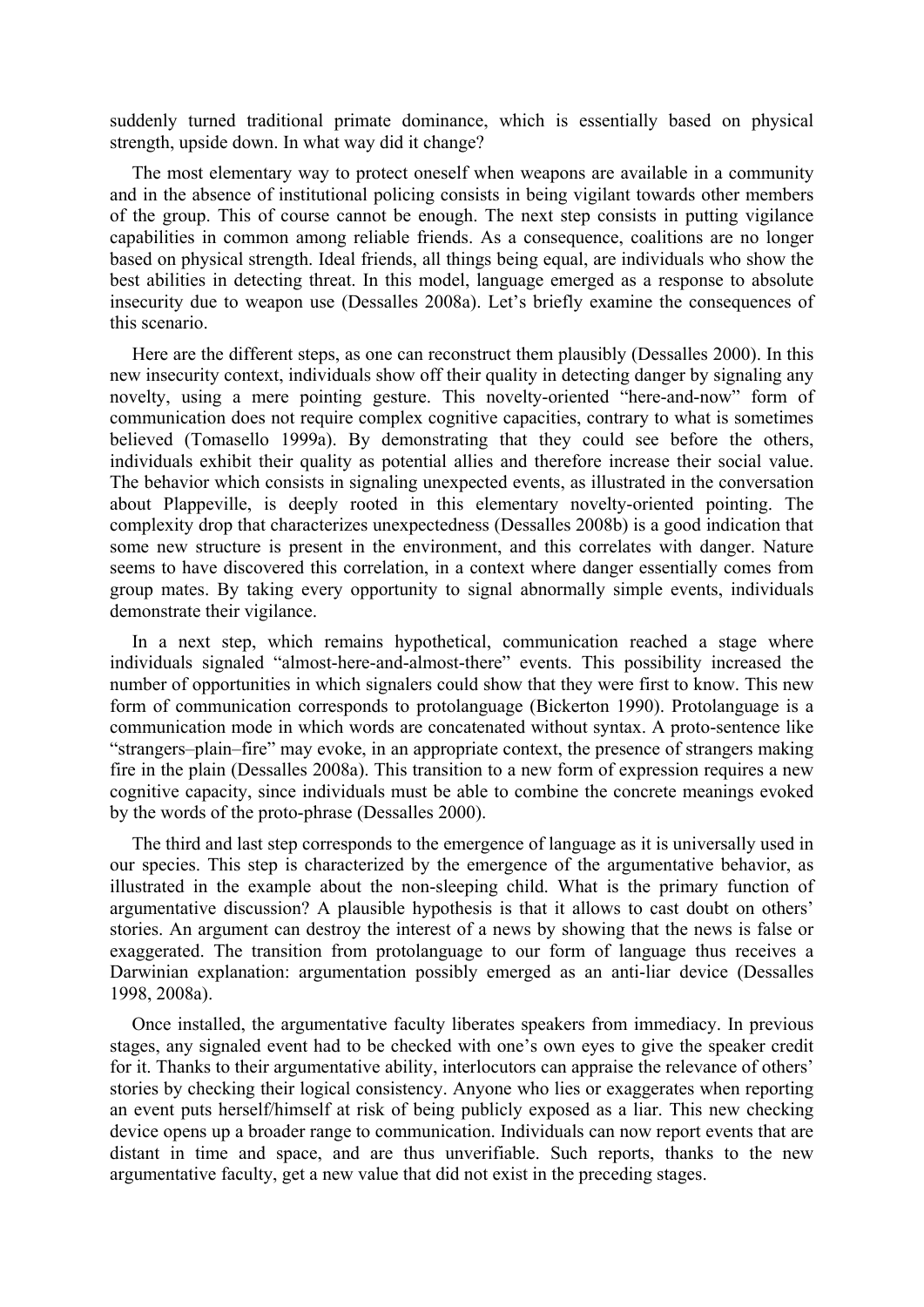In this evolutionary scenario, the transition to the argumentative capacity is made possible by a new cognitive capacity, *negation*. Human beings, contrary to their forebears, are able to project binary distinctions onto perceptive oppositions which, by nature, are gradual. A human being can express for instance the fact that a given object is, or is not, edible, or the fact that a given individual is, or is not, a stranger. The distinction between the individuals one can marry or cannot marry, which is as binary as the preceding ones, led to radical modifications in the organization of our societies in our species (Knight 1991).

The third stage, characterized by the use of full language, is also remarkable by the use of syntax. Why do all humans subject themselves to using constraining grammars? Grammar allows to express with precision what logicians name *predicates*, in other words relations like "*x* has property *P*" or "*x* did *A* to *y*". While words of protolanguage are bound to evoke concrete scenes, words of language refer to relations. This radical change is also due to the advent of argumentation. An image or a scene cannot be negated. One can get an image of an apple, but not of a "non-apple". But one understands easily what "*x* does not have property *P*" or "*x* did not do *A* to *y*" mean. Relations, because they can be negated, are the atoms of argumentation. The syntactic faculty of human beings is thus given a function, which is to allow the expression of relations (Dessalles 2000).

#### **7. Conclusion**

The main objective of this chapter was to show that language presents a problem for Evolution Theory. The fact that individuals repeatedly compete with each other to offer information to conspecifics is a property of language that cannot be easily explained away by vague considerations about the listeners' benefits. To explain the *speakers'* advantage, we took into account the political dimension of the human social organization. When forming coalitions, individuals choose each other according to certain criteria. To attract new friends or to keep one's current friends, one must display qualities that are socially in demand. I drew attention to the fact that since the invention of lethal weapons, signaling unexpected events became socially valued, as it correlates with the ability to anticipate danger. Language would thus originally come from the generalization of an alert behavior. The merit of this model is to reintegrate language into the standard framework of natural science, namely Darwinian Theory.

#### **Bibliography**

- Allott, R. (1989). The origin of language: The general problem. In J. Wind, E. G. Pulleyblank, E. de Grollier & B. H. Bichakjian (Eds.), *Studies in language origins I*, 1-24. Amsterdam: Benjamins.
- Arbib, M. A. (2005). From monkey-like action recognition to human language: An evolutionary framework for neurolinguistics. *Behavioral and Brain Sciences*, *28* (2), 105- 124.
- Berge, C. & Gasc, J.-P. (2003). Quand la bipédie devient humaine. In P. Picq & Y. Coppens (Eds.), *Aux origines de l'humanité - Vol2: Le propre de l'homme*, 80-125. Paris: Fayard.
- Bickerton, D. (1990). *Language and species.* Chicago: University of Chicago Press.
- Bickerton, D. (1995). *Language and human behavior.* London: UCL Press, ed. 1996.
- Bickerton, D. (2002). Foraging versus social intelligence in the evolution of protolanguage. In A. Wray (Ed.), *The transition to language*, 208-225. Oxford: Oxford University Press.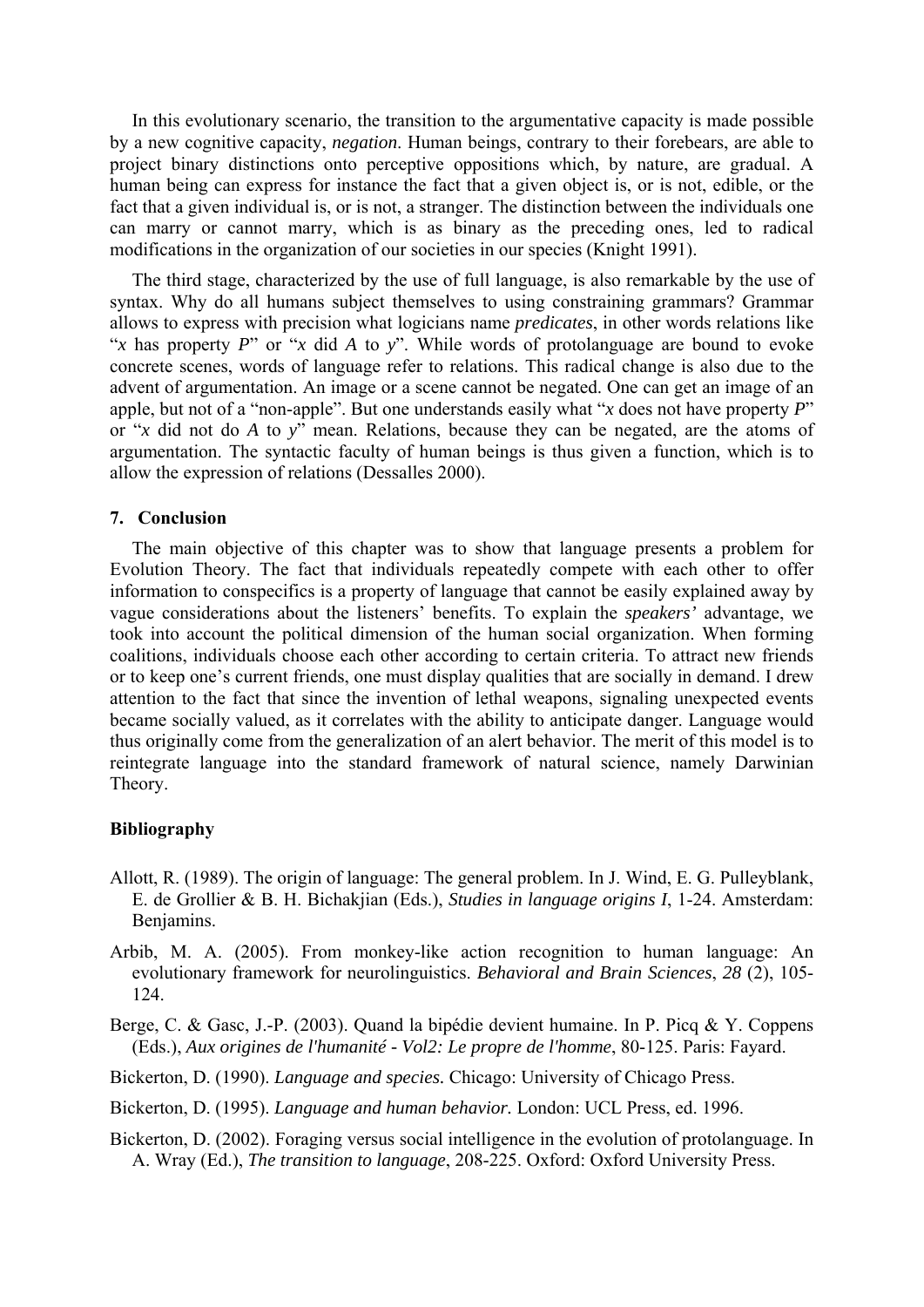- Bickerton, D. (2003). Symbol and structure: a comprehensive framework for language evolution. In M. H. Christiansen & S. Kirby (Eds.), *Language evolution*, 77-93. Oxford: Oxford University Press.
- Blackmore, S. (1999). *The meme machine.* Oxford: Oxford University Press.
- Bradshaw, J. L. (1997). *Human evolution: A neuropsychological perspective.* Hove, UK: Psychology Press.
- Bradshaw, J. L. (2001). The evolution of intellect: Cognitive, neurological and primatological aspects and hominid culture. In R. J. Sternberg & J. C. Kaufman (Eds.), *The evolution of intelligence*, 55-78. London: Lawrence Erlbaum Associates.
- Calvin, W. H. & Bickerton, D. (2000). *Lingua ex Machina Reconciling Darwin and Chomsky with the human brain.* Cambridge, MA: M.I.T. Press.
- Carpenter, M., Nagell, K. & Tomasello, M. (1998). Social cognition, joint attention, and communicative competence from 9 to 15 months of age. *Monographs of the Society for Research in Child Development*, *255* (63), 1-143.
- Castro, L., Medina, A. & Toro, M. A. (2004). Hominid cultural transmission and the evolution of language. *Biology and philosophy*, *19*, 721-737.
- Chomsky, N. (1975). *Reflections on language.* New York: Pantheon Books.
- Chomsky, N. (2002). *On nature and language.* Cambridge: Cambridge University Press.
- Connor, R. C., Heithaus, M. R. & Barre, L. M. (1999). Superalliance of bottlenose dolphins. *Nature*, *397*, 571-572.
- Darwin, C. (1871). *The descent of man, and selection in relation to sex.* New York: The Heritage Press, ed. 1972.
- de Duve, C. (1995). *Poussière de vie Une histoire du vivant.* Paris: Fayard, ed. 1996.
- de Waal, F. B. M. (1982). *Chimpanzee politics: power and sex among apes.* Baltimore: The John Hopkins Univ. Press, ed. 1989.
- Deacon, T. W. (1997). *The symbolic species.* W.W. Norton & Co..
- Dessalles, J-L. (1996). *L'ordinateur génétique.* Paris: Hermès.
- Dessalles, J-L. (1998). Altruism, status, and the origin of relevance. In J. R. Hurford, M. Studdert-Kennedy & C. Knight (Eds.), *Approaches to the evolution of language: social and cognitive bases*, 130-147. Cambridge: Cambridge University Press.
- Dessalles, J-L. (1999). Coalition factor in the evolution of non-kin altruism. *Advances in Complex Systems*, *2* (2), 143-172.
- Dessalles, J-L. (2000). *Aux origines du langage: Une histoire naturelle de la parole.* Paris: Hermès-science.
- Dessalles, J-L. (2008a). *La pertinence et ses origines cognitives Nouvelles théories.* Paris: Hermes-Science Publications.
- Dessalles, J-L. (2008b). Web site : www.simplicitytheory.org .
- Donald, M. (1998). Mimesis and the executive suite: missing links in language evolution. In J. R. Hurford, M. Studdert-Kennedy & C. Knight (Eds.), *Approaches to the evolution of language: social and cognitive bases*, 44-67. Cambridge: Cambridge University Press.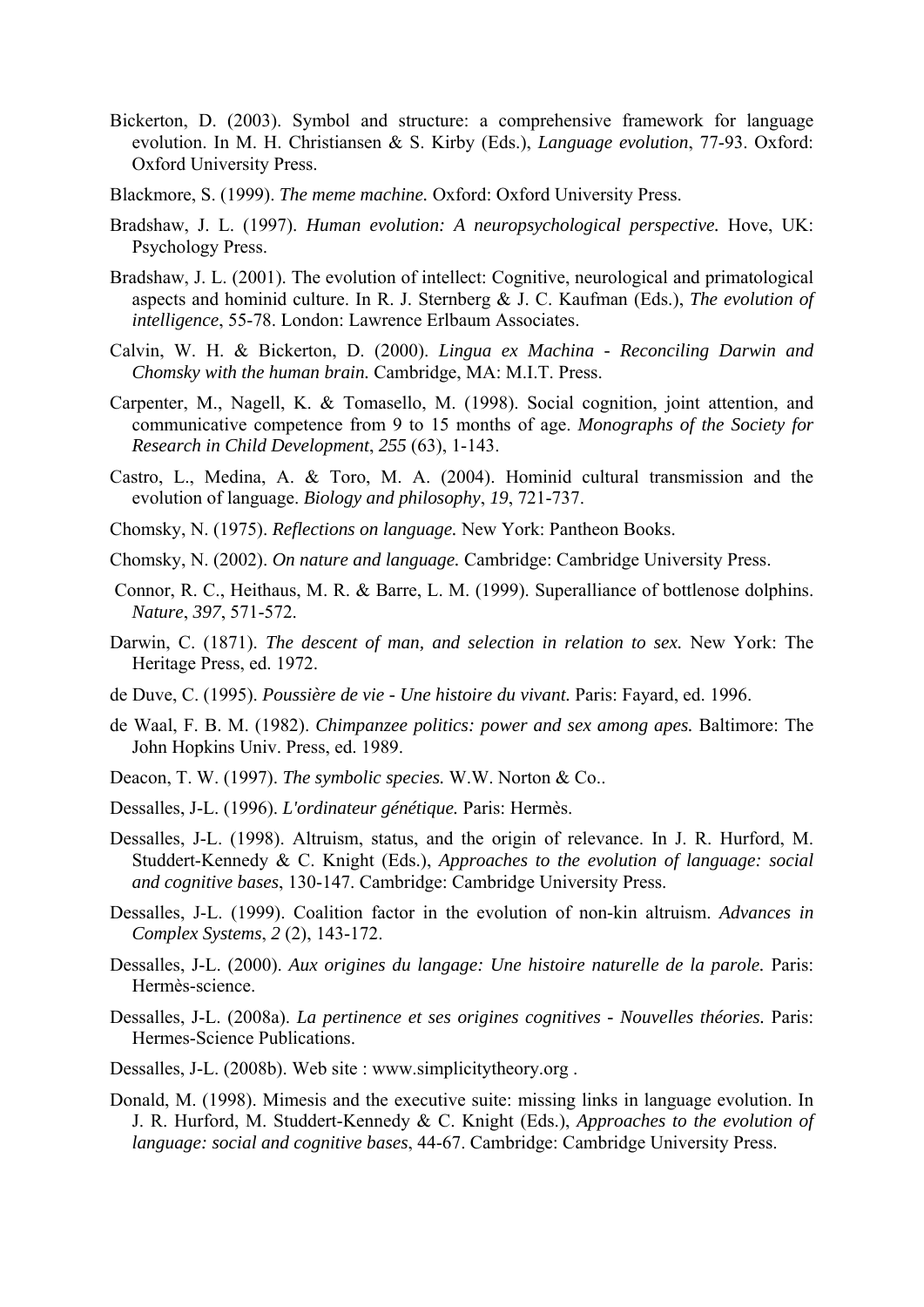- Dunbar, R. I. M. (1996). *Grooming, gossip, and the evolution of language.* Cambridge: Harvard University Press.
- Dunbar, R. I. M., Duncan, N. & Nettle, D. (1995). Size and structure of freely forming conversational groups. *Human nature*, *6* (1), 67-78.
- Eldredge, N. & Gould, S. J. (1972). Punctuated equilibria: an alternative to phyletic gradualism. In T. J. M. Schopf (Ed.), *Models in Paleobiology*, 82-115. San Francisco: Freeman and Cooper.
- Fitch, W. T. (2004). Evolving honest communication systems: Kin selection and 'mother tongues'. In D. K. Oller & U. Griebel (Eds.), *The evolution of communication systems: a comparative approach*, 275-296. Cambridge, MA: MIT Press.
- Fitch, W. T., Hauser, M. D. & Chomsky, N. (2005). The evolution of the language faculty: Clarifications and implications. *Cognition*, *97*, 179-210.
- Gintis, H., Smith, E. A. & Bowles, S. (2001). Costly Signaling and Cooperation. *Journal of Theoretical Biology*, *213*, 103-119.
- Goodson, F. E. (2003). *The evolution and function of cognition.* Mahwah, NJ: Lawrence Erlbaum Associates.
- Gould, S. J. (1996). *Full house The spread of excellence from Plato to Darwin.* New York: Three Rivers Press.
- Györi, G. (1997). Cognitive archaeology: a look at evolution outside and inside language. In R. Blench & M. Spriggs (Eds.), *Archaeology and language I - Theoretical and methodological orientations*, 43-52. London: Routledge.
- Gärdenfors, P. (2004). Cooperation and the evolution of symbolic communication. In D. K. Oller & U. Griebel (Eds.), *The evolution of communication systems: a comparative approach*, 237-256. Cambridge, MA: MIT Press.
- Gärdenfors, P. & Warglien, M. (2006). Cooperation, conceptual spaces and the evolution of semantics. In P. Vogt, Y. Sugita, E. Tuci & C. Nehaniv (Eds.), *Symbol grounding and beyond*, 16-30. Berlin: Springer.
- Hauser, M. D. (1996). *The evolution of communication.* Cambridge: The MIT Press.
- Hauser, M. D., Chomsky, N. & Fitch, W. T. (2002). The faculty of language: what is it, wo has it, and how did it evolve ?. *Science*, *298*, 1569-1579.
- Hauser, M. D. & Fitch, W. T. (2003). What are the uniquely human components of the language faculty?. In M. H. Christiansen & S. Kirby (Eds.), *Language evolution*, 158-181. Oxford: Oxford University Press.
- Hurford, J. R. (2007). *The origins of meaning.* Oxford, UK: Oxford University Press.
- Jaynes, J. (1976). *The origin of consciousness in the breakdown of the bicameral mind.* New York: Mariner Books, ed. 2000.
- Knight, C. (1991). *Blood relations Mentruations and the origins of culture.* London: Yale University Press.
- Knight, C. (2008). Language co-evolved with the rule of law. *Mind & Society*.
- Lieberman, P. (1992). On the evolution of human language. In J. A. Hawkins & M. Gell-Mann (Eds.), *The evolution of human languages*, 21-47. Santa Fe Institute - Proceedings Volume XI - Addison-Wesley.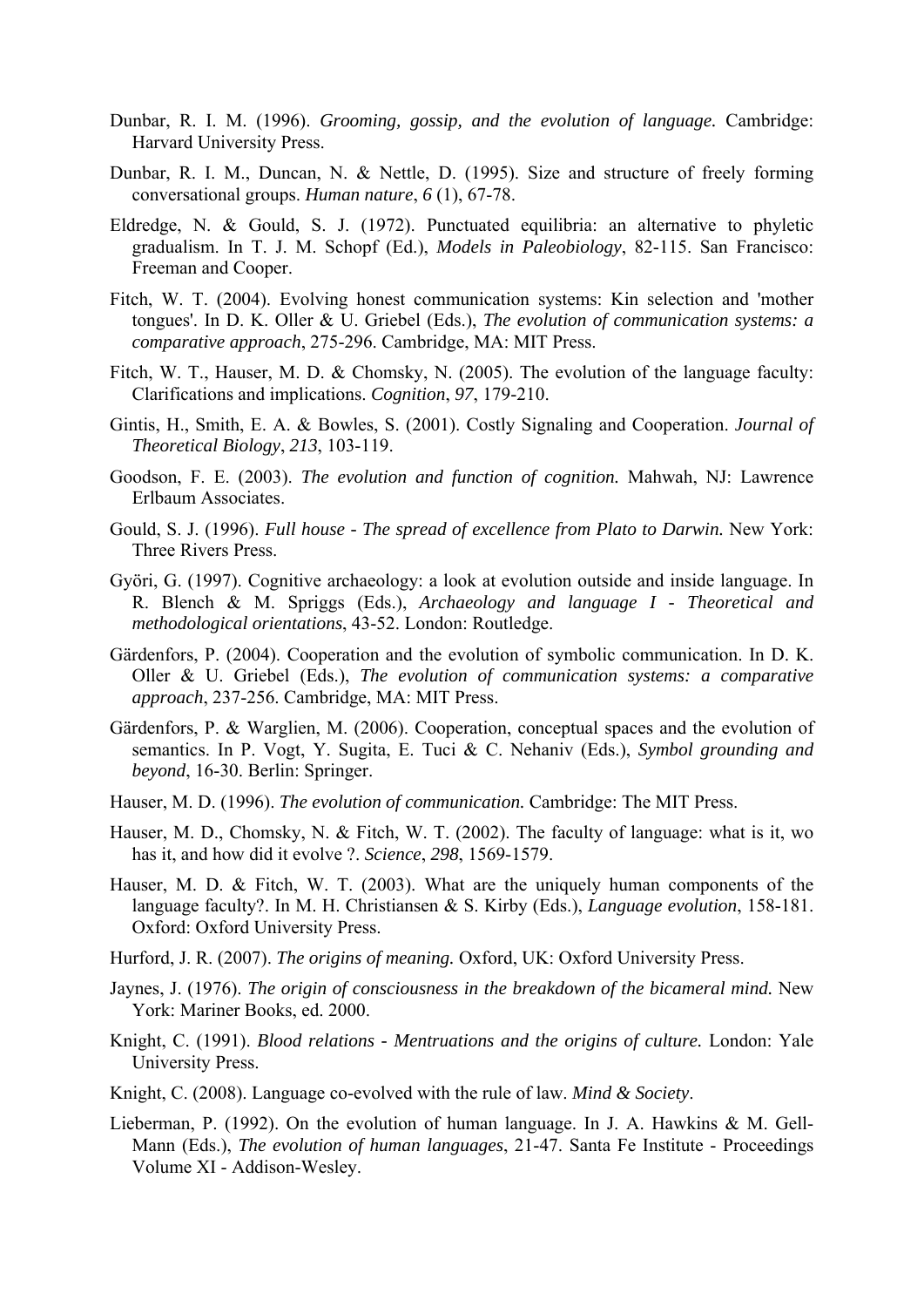- Lieberman, P. (2003). Language evolution and inateness. In M. T. Banich & M. Mack (Eds.), *Mind, brain and language - Multidisciplinary perspectives*, 3-22. Mahwah, NJ: L.E.A..
- Lorenz, K. (1973). *L'envers du miroir Une histoire naturelle de la connaissance.* Paris: Flammarion, ed. 1975.
- Mehl, M. R. & Pennebaker, J. W. (2003). The sounds of social life: A psychometric analysis of students' daily social environments and natural conversations. *Journal of Personality and Social Psychology*, *84* (4), 857-870.
- Miller, G. F. (2000). *The mating mind.* New York: Doubleday.
- Noble, W. & Davidson, I. (1996). *Human evolution, language and mind.* Cambridge: Cambridge University Press.
- Norrick, N. R. (2000). *Conversational narrative: storytelling in everyday talk.* Amsterdam: John Benjamins Publishing Company.
- Nowak, M. A. (2006). Five rules for the evolution of cooperation. *Science*, *314*, 1560-1563.
- Nowak, M. A. & Komarova, N. L. (2001). Towards an evolutionary theory of language. *Trends in cognitive sciences*, *5* (7), 288-295.
- Nowak, M. A. & Sigmund, K. (2005). Evolution of indirect reciprocity. *Nature*, *437* (27), 1291-1298.
- Penn, D., Holyoak, K. J. & Povinelli, D. J. (2008). Darwin's mistake: Explaining the discontinuity between human and nonhuman minds.. *Behavioral and Brain Sciences*, *31*, 109-178.
- Piattelli-Palmarini, M. (1989). Evolution, selection and cognition: From 'learning' to parameter setting in biology and in the study of language. *Cognition*, *31* (1), 1-44.
- Pinker, S. (1994). *The language instinct.* New York: Harper Perennial, ed. 1995.
- Pinker, S. (2003). Language as an adaptation to the cognitive niche. In M. H. Christiansen & S. Kirby (Eds.), *Language evolution*, 16-37. Oxford: Oxford University Press.
- Pinker, S. & Bloom, P. (1990). Natural language and natural selection. *Behavioral and Brain Sciences*, *13* (4), 707-784.
- Ray, N. (2003). *Modélisation de la démographie des populations humaines préhistoriques à l'aide de données environnementales et génétiques.* Genève, CH: Thèse de l'Université de Genève, Sc. 3448.
- Ritt, N. (2004). *Selfish sounds and linguistic evolution A Darwinian approach to language change.* Cambridge: Cambridge University Press.
- Savage-Rumbaugh, E. S. & Lewin, R. (1994). *Kanzi: the ape at the brink of the human mind.* New York: John Wiley & Sons.
- Schoenemann, P. T. (2005). Conceptual complexity and the brain: Understanding language origins. In W. S.-Y. Wang & J. W. Minett (Eds.), *Language acquisition, change and emergence: Essays in evolutionary linguistics*. Hong Kong: City University of Hong Kong Press.
- Snowdon, C. T. (2001). From primate communication to human language. In F. B. M. de Waal (Ed.), *Tree of origin: what primate behavior can tell us about human social evolution*, 193-227. Cambridge, MA: Harvard university press.